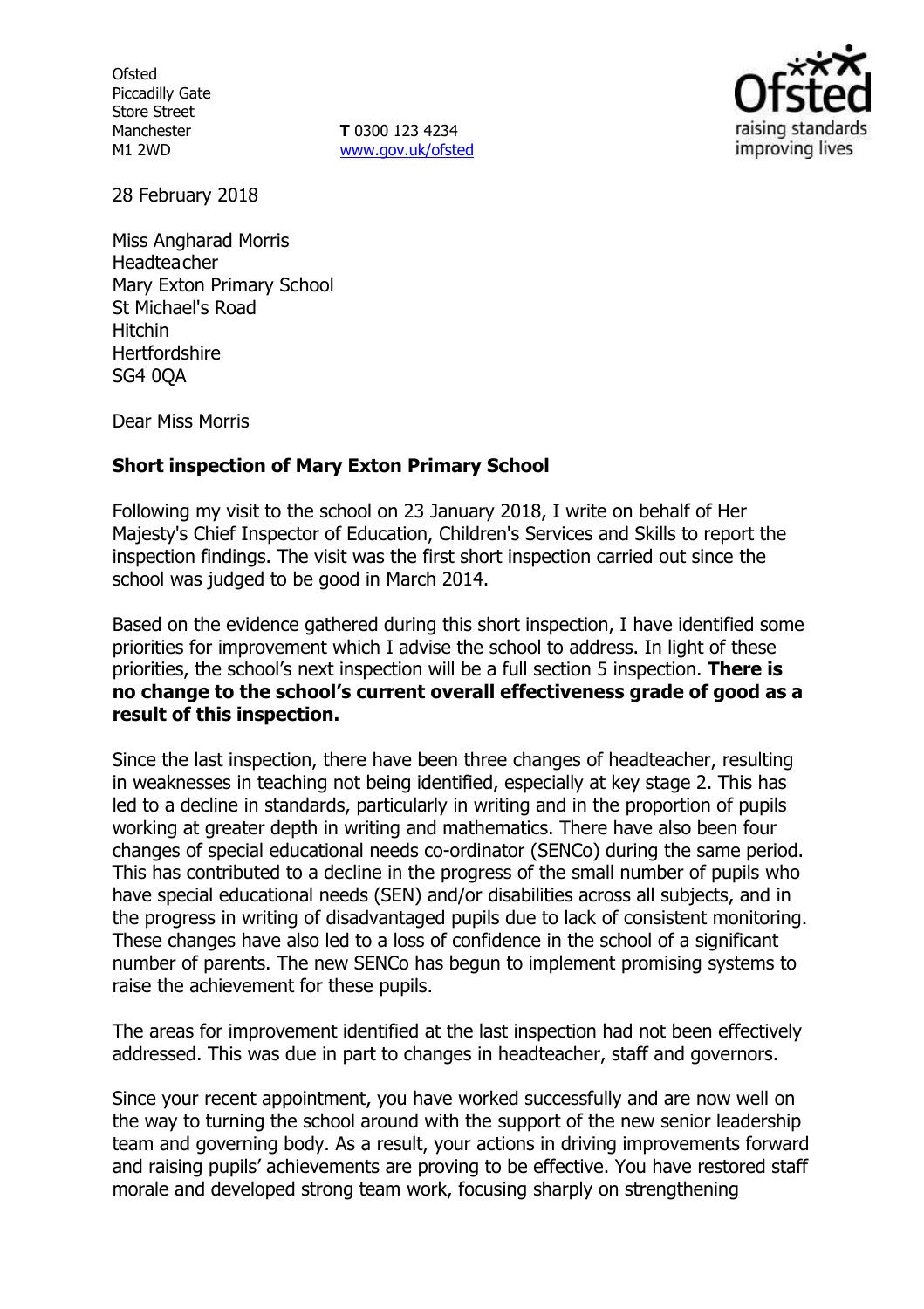

monitoring to improve teaching, learning and assessment. Your self-evaluation is accurate, and you have used this to identify the need to raise achievement in writing and mathematics across the school. Leaders are ensuring that the early years provision continues to be good and that children make good progress from their different starting points. The teaching of phonics is a strength of the school and is reflected in the high proportion of pupils in Year 1 reaching the required standard in the phonics screening check for the past three years.

The governing body has been strengthened and is realistic about the school's current effectiveness. Governors are ambitious for the school and are providing effective support and challenge for its work. They visit the school regularly to carry out joint reviews with senior leaders. They have worked closely and successfully with you to restore the confidence of many parents who previously were dissatisfied with the school. This is reflected in the strongly positive views of parents, most of whom would recommend the school to others. One parent wrote: 'This is a fantastic school. My child is very happy at school and is making good progress. The new headteacher is improving the school well.'

Pupils are usually well behaved. Pupils agreed that this is the case. They said they are happy at school. This is reflected in their above average attendance over the past three years. They are improving their attitudes to school and developing more confidence in learning. In most lessons, they listen carefully to teachers, follow instructions and complete their tasks. The curriculum promotes pupils' spiritual, moral, social and cultural development well, particularly through opportunities to learn about British values, in well-chosen topics, through everyday routines and in assemblies.

## **Safeguarding is effective.**

The school is providing a safe and secure environment to protect the welfare and interests of pupils effectively. In my discussions with school leaders and governors, it was clear that you are all developing a strong culture for safeguarding.

School policies on child protection and safeguarding are implemented effectively. Your checks on the suitability of staff and visitors to work with pupils are thorough and you carefully assess all potential risks to ensure that pupils stay safe and healthy. Governors are ensuring that all safeguarding requirements are met and all training is up to date.

The school has a very welcoming atmosphere. Parents, pupils and staff all agreed that bullying is rare. Pupils play safely. They follow the rules of fair play in team sports, and handle equipment, including computers, carefully. Pupils move around the school in a sensible manner. They learn how to use the internet safely and have a good understanding of the potential dangers of misusing social media sites. Pupils said they feel safe and parents and staff agreed with this.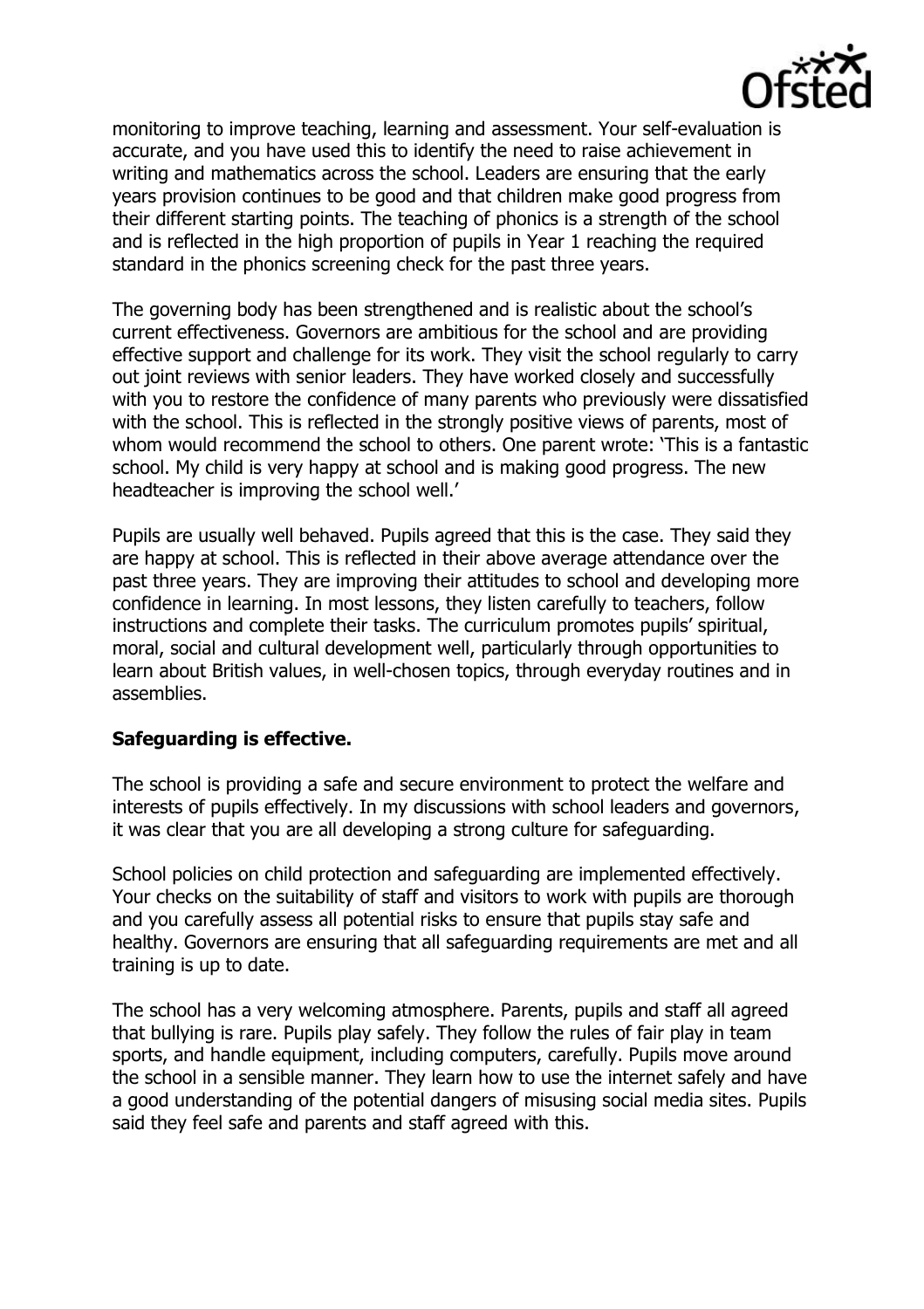

# **Inspection findings**

- $\blacksquare$  I wanted to see how well pupils were achieving in writing across the school. Your evaluation accurately shows that, while pupils currently at the school are making better progress in writing than pupils did in 2016, their progress in writing is not as strong as their progress in other subjects. Pupils' written work, and visits to lessons, show that sometimes work is not pitched at a high enough level to enable pupils to make rapid gains in writing. At other times, tasks are too difficult for pupils who have SEN and/or disabilities, which limits their progress. Your accurate data, pupils' work over time and visits to lessons show that there is some inconsistency in the progress that pupils are making in writing in different classes.
- $\blacksquare$  My next line of enquiry was to determine how effectively teachers are challenging and supporting pupils to work at greater depth in mathematics. Your data for current pupils shows that there has been a steady increase in the proportion of pupils working at greater depth. However, this is not consistent across all year groups. In some cases, expectations for learning are too low. Pupils are not challenged enough to work at greater depth and do not develop their reasoning skills sufficiently. Sometimes all pupils are given the same work to do. This does not extend their learning sufficiently. Teachers are not consistently challenging pupils to achieve as highly as they could.
- I also wanted to understand the effect of the work of leaders on different subject areas and groups of pupils. In particular, I wanted to find out how well provision was being led for writing and mathematics, and for pupils who have SEN and/or disabilities, or who are disadvantaged. Your self-evaluation shows that you have rightly made these areas priorities for improvement.
- Currently, subject leadership for writing and mathematics is shared between senior leaders. This is not securing consistently strong outcomes for pupils. The school rightly plans to develop the role of subject leaders in order for them to improve standards. This is because the understanding of, and challenge to, the quality of teaching across a range of subjects is not yet fully established.
- Leaders have recently introduced new systems for improving the progress of disadvantaged pupils and for pupils who have SEN and/or disabilities. These have not yet had time to be effective.

## **Next steps for the school**

Leaders and those responsible for governance should ensure that:

- $\blacksquare$  pupils across the school make at least the progress expected for their ages in writing
- $\blacksquare$  teachers consistently challenge pupils to work at greater depth in mathematics
- the role of subject leaders is developed to oversee and secure the impact of teaching on pupils' learning and progress
- $\blacksquare$  new strategies raise the achievement of pupils who have SEN and/or disabilities, and of disadvantaged pupils, by the summer term 2018.

I am copying this letter to the chair of the governing body and the regional schools